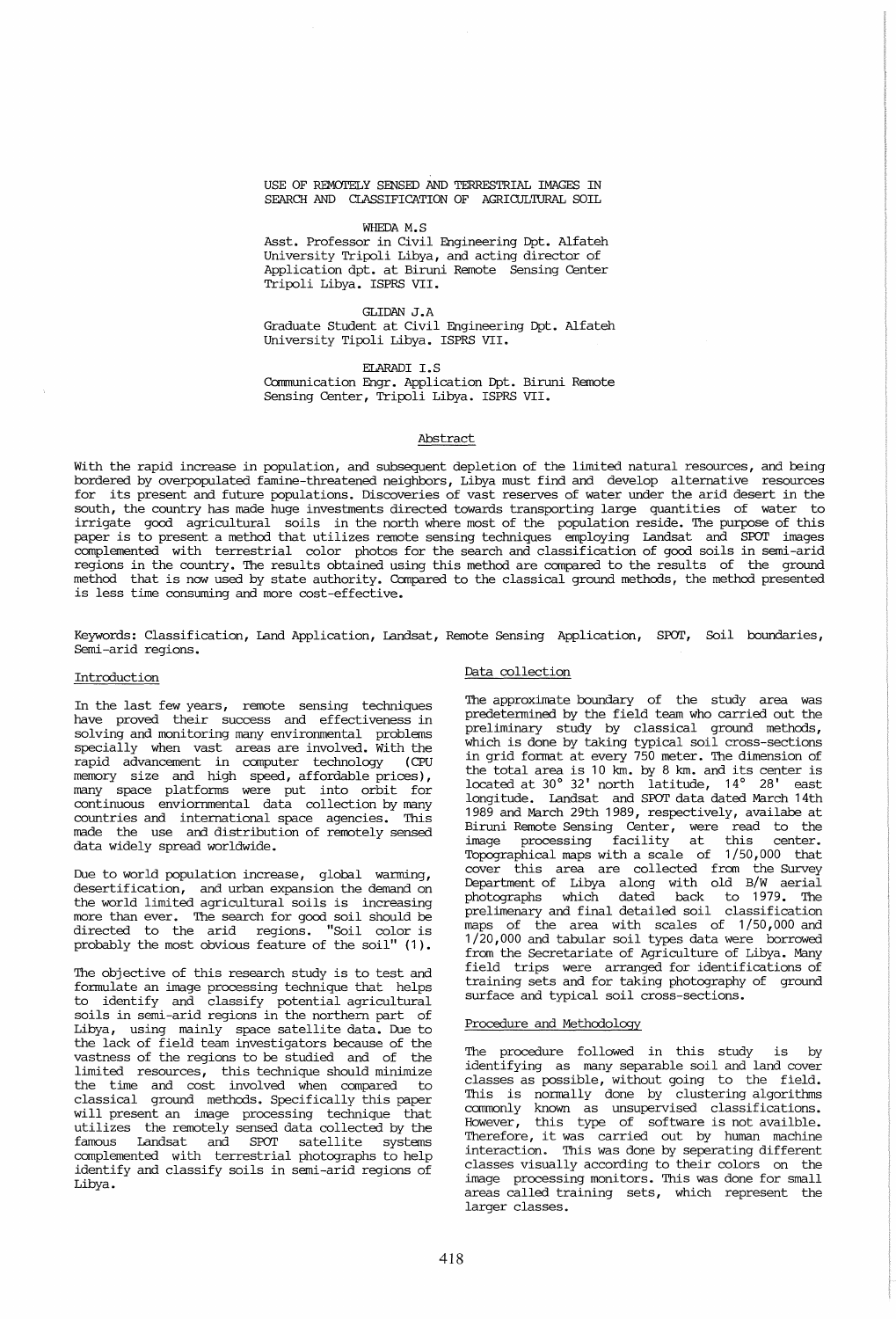Normality for each training set was checked and forced for all bands in both Landsat and SPOT images. Then field trips were arranged to conduct the following:

1- locate the training sets in the field

2- identify the soil type within training sets 3- photograph ground surface and soil crosssections in the same roll of film and under the same illumination conditions. Photographic films same illumination conditions. Photographic films<br>were used here due to lack of field spectrometer. After the films were developed they were scanned by drum color scanner.

## Data analysis

From the aerial photographs, very limited soil boundaries could be identified due to their small scale of photography and because of the high fog level inhereted in the old film. Since the topographical maps were updated from these phorographs, the soil bounderies that are shown on these maps were very limited as well.

After satellite data for both Landsat and SPOT were read to the image processing, and the training sets were chosen for as many spectrally separable classes as possible. Checks for normality in the three bands of SPOT and the six bands  $(1,2,3,4,5,7)$ of Lansat 1M were forced. The maximum likelihood classifier was used in all classifications. Many bands of Landsat channels were combined in combinations of threes, fours, and fives to give different choices of classifications. However, when compared with the results of the ground methods which were considered 100% accurate, the digital classification resulting from the six band combination was the nearest to the results of the ground method as shown in Figure 2. The maximum likelihood classifier was used on the data from SPOT channels as shown in Figure 1. Then, results from both classifications were compared to the ground method as shown in Table 1. It should be noted here that the total area studied by the detailed ground methods amounted to 4,200 hectars located within the total area of study.

|  |  |  | Table 1 comparison between classifications of SPOT and Landsat TM data. |  |  |  |  |  |  |
|--|--|--|-------------------------------------------------------------------------|--|--|--|--|--|--|
|--|--|--|-------------------------------------------------------------------------|--|--|--|--|--|--|

| : class : | SPOT |                            |  |            |  | Landsat  |  |                            |  |            |  |          |  |
|-----------|------|----------------------------|--|------------|--|----------|--|----------------------------|--|------------|--|----------|--|
| No.       |      | : No. pixels:area.hectars: |  |            |  | ႜ        |  | : No. pixels:area.hectars: |  |            |  |          |  |
|           |      |                            |  |            |  |          |  |                            |  |            |  |          |  |
| А         |      | 7,851                      |  | 314.04     |  |          |  | : 7.48 : 12.037            |  | : 1,083.33 |  | : 25.79: |  |
| B         |      | 58                         |  | 2.32       |  | 0.06:    |  | 326                        |  | 29.34      |  | : 0.70:  |  |
| C         |      | : 23,231                   |  | 929.24     |  |          |  | : 22.12 : 12.837           |  | : 1.155.33 |  | : 27.51: |  |
| D         |      | 7,643                      |  | 305.72     |  | : 7.28:  |  | 3,198                      |  | 287.82     |  | : 6.85:  |  |
| Е         |      | : 27,304                   |  | : 1,092.16 |  | : 26.00: |  | 8,500                      |  | 765.00     |  | : 18.21: |  |
| F         |      | 219                        |  | 8.76       |  | 0.21:    |  | 206                        |  | 18.54      |  | : 0.44:  |  |
| G         |      | 5,136                      |  | 205.44     |  | 4.89:    |  | 1,201                      |  | 108.09     |  | : 2.57:  |  |
| H         |      | : 12,321                   |  | 492.84     |  | : 11.73: |  | 5.741                      |  | 516.69     |  | : 12.30: |  |
|           |      |                            |  |            |  |          |  |                            |  |            |  |          |  |
|           |      | :unknown: 18,955           |  | 758.20     |  | 18.08    |  | 1.756                      |  | 158.04     |  | 3.76:    |  |
| :missing: |      | 2.282                      |  | 91.28      |  | 2.17     |  | 865                        |  | 77.82      |  | 1.85:    |  |

Based on the data presented in Table 1 above the following conclusions can be made:

1- class A is called "Lithic terriorthents, coarse loamy mixed (calcareous), thermal, (saline)" (2). This class located at the ground surface is made of coarse dark gravel, which made it warmer at the time of the satellites passes than the other type of surrounding soils. Since band 7 of Landsat TM is nearer to the thermal infrared than SPOT's channel 3. This gave Landsat more capability to delineate this class boundaries.

2- the areas of unclassified pixels in SPOT classifications are about five times that of Landsat classifications, even though the threshold criteria is maintained to the same level in both classifications. This observation confirms that Landsat has higher spectral resolutions.

3- for the rest of the classes, which are reasonably bright, both satellites gave nearly the same results.

4- the missing pixels in both classifications are due to not counting the external boundary and due to the geometric correction scheme followed.

5- the classes B, C, D, and H, which are called "Typic Torrifluvents, fine or coarse silty, mixed (calcareous), thermic,  $[deep, none saline]$ <sup>"</sup>, are classified as good agricultural soil (2). The area of these types of soils amounts to 63.37% of the total area of the detailed groud study (2), but it amounts to only 41.29% in the classifications from SPOT imagery, and to 47.44% in the classifications from Landsat imagery.

#### Summary and Remarks

Based on the results of this study, the following conclusions may be made:

1- SPOT and Landsat images can be used effectively in the search and classifications of good agricultural soil in semi-arid regions.

2- the procedure followed in this study can save time and effort over preliminary studies, that are followed by classical ground methods.

3- results obtained from preliminary analysis of the data available indicate a good correleation between ground surface colors and cross-section colors in the regions under investigations.

4- the success of this method is highly dependent on ground truth and the normality of training sets.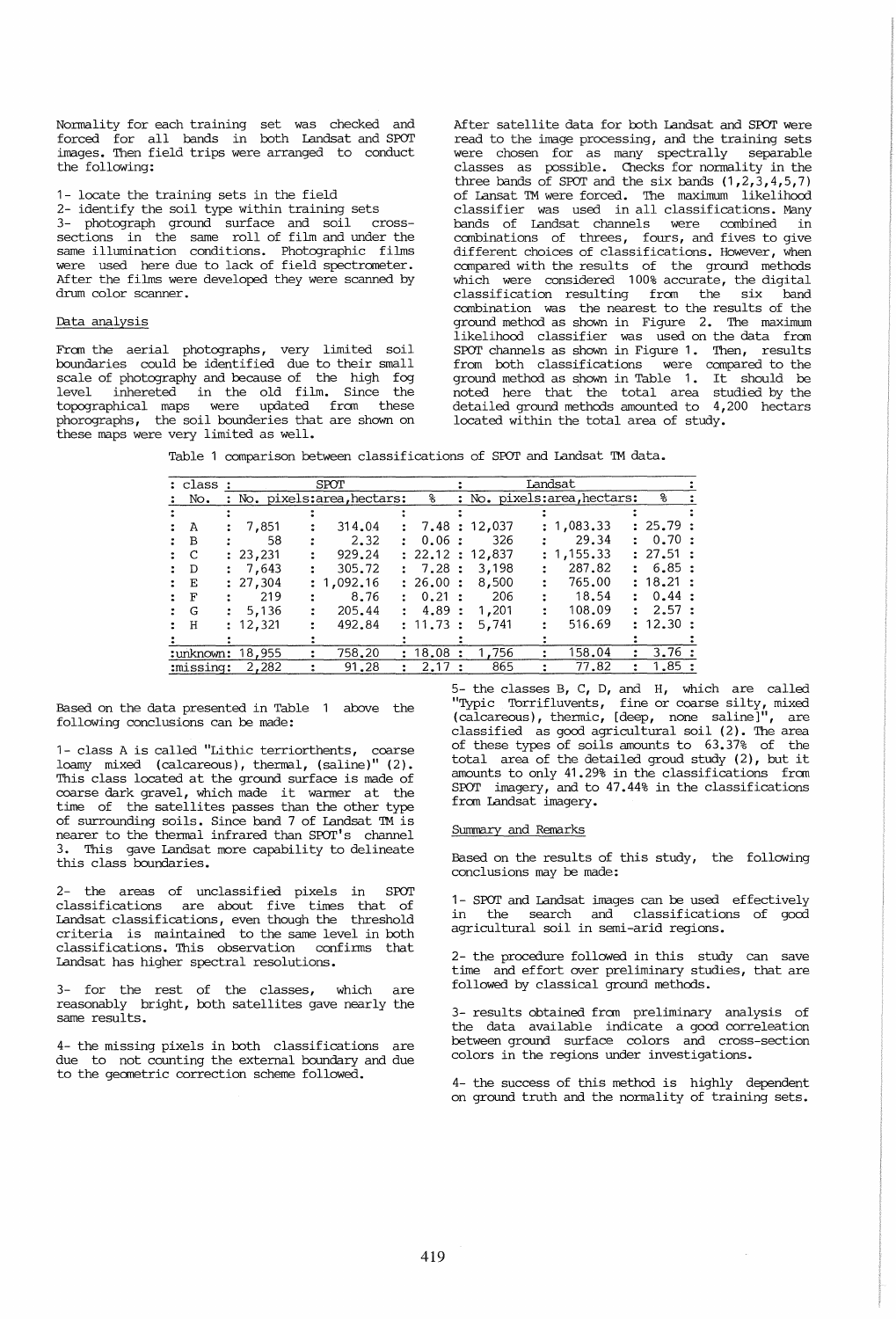

Figure 1 Soil boundaries from SPOT data classifications



Figure 2 Soil boundaries from Landsat data classifications